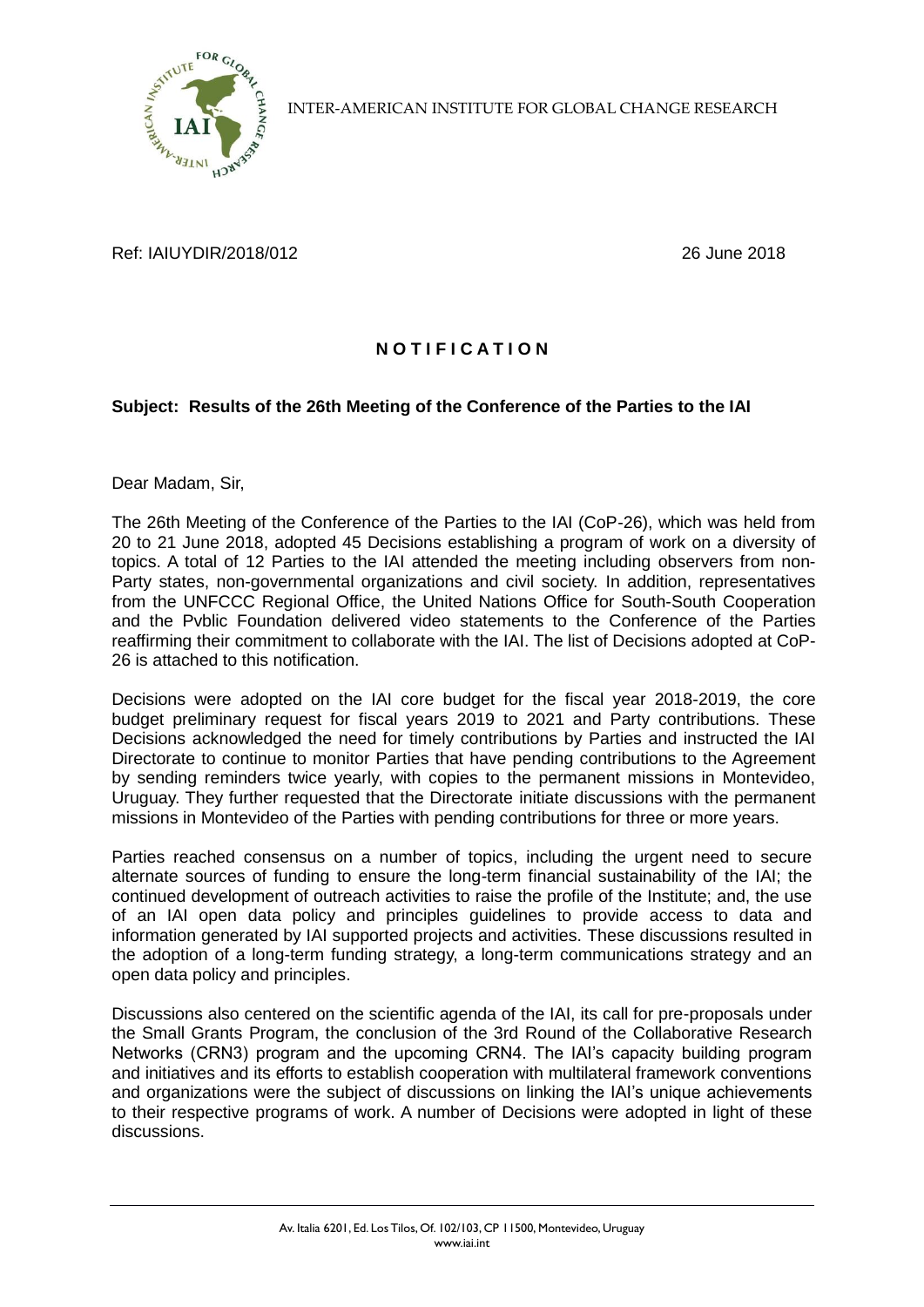A Decision on the drafting of a new IAI strategic plan was adopted taking into account the need to plan strategically for the financial sustainability of the IAI and the enhancement of its scientific agenda. Discussions also touched on current environmental governance frameworks including, but not limited to, the United Nations 2030 Sustainable Development Agenda.

The Conference of the Parties also decided to extend invitations to the American Association for the Advancement of Science (AAAS), Rede Clima and Future Earth to become Associates of the IAI, in accordance with paragraph 1, Article XI, of the *Agreement Establishing the Inter-American Institute for Global Change Research*.

With regard to the election of members to the Executive Council, new members include Brazil, Chile, Colombia, the Dominican Republic, Guatemala, Mexico, Panama, the United States and Uruguay for 2018-2020. Uruguay was elected Chair of the EC at the 46th meeting of the Executive Council Nationals from Argentina were elected as members of the Financial and Administrative Committee and the Standing Committee for Rules and Procedures.

Elections were also held for membership in the Scientific Advisory Committee (SAC) of the IAI Dr. Edwin Castellanos was re-elected and Dr. Mariana Meerhoff Scaffo was elected as member of the SAC.

An introduction to Mayan culture and science and its relevancy to the IAI's science agenda was presented by Guatemala. These presentations were timely and uniquely relevant given discussions during the meeting on the need to be more inclusive of issues related to indigenous peoples and local communities. Guatemala also provided Party representatives to an introduction of its national science and research activities.

Several meetings were held back-to-back with CoP-26, including the 2nd Joint meeting of the IAI Scientific Advisory Committee and the Science Policy Advisory Committee, the 45th and 46th meeting of the IAI Executive Council and the 2nd Science-Policy Workshop. The reports of these meetings, with recommendations and decisions, will be made available on the IAI website in due time.

The Earth Negotiations Bulletin provided an informal report of the meeting which is available at: [http://enb.iisd.org/iai/cop26/html/enbplus172num43e.html.](http://enb.iisd.org/iai/cop26/html/enbplus172num43e.html) The report of CoP-26 is under final review and should be made available in the next few weeks. The list of participants is available on the CoP-26 section of the IAI website: http://www.iai.int/26th-meeting-of-theconference-of-the-parties/

The IAI Directorate is grateful to Guatemala for the excellent organization of meeting facilities and its warm hospitality and services. It also acknowledges its invaluable contributions to the meeting agenda of CoP-26 and the back-to-back meetings. It notes with sadness the very difficult moments faced by Guatemala caused by the eruption of the Fuego volcano prior to the meeting but notes also its admiration for the resilience and strength of its people.

The IAI Directorate would be pleased to provide any additional information on CoP-26 and its back-to-back meetings.